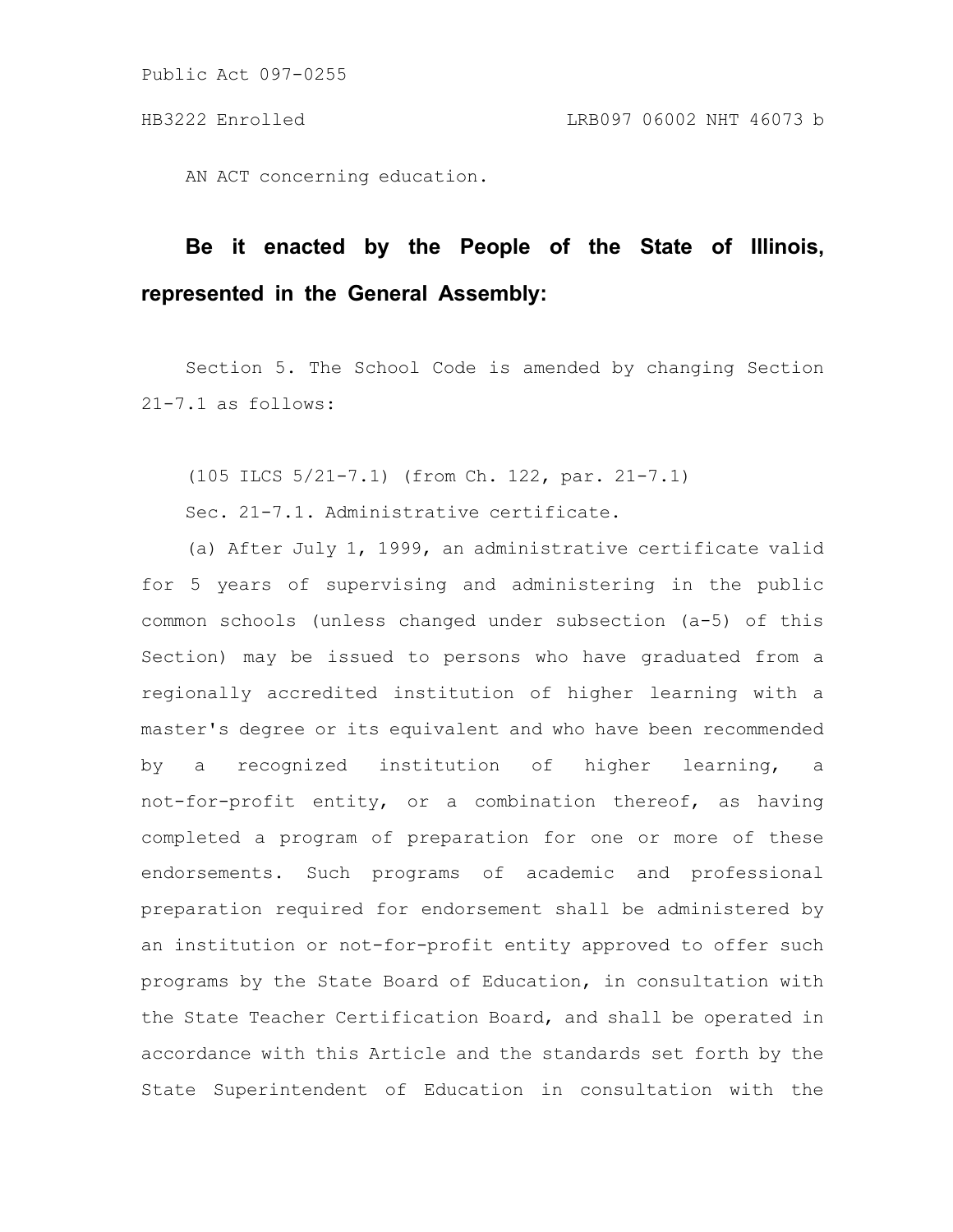State Teacher Certification Board. Any program offered in whole or in part by a not-for-profit entity must also be approved by the Board of Higher Education.

(a-5) Beginning July 1, 2003, if an administrative certificate holder holds a Standard Teaching Certificate, the validity period of the administrative certificate shall be changed, if necessary, so that the validity period of the administrative certificate coincides with the validity period of the Standard Teaching Certificate. Beginning July 1, 2003, if an administrative certificate holder holds a Master Teaching Certificate, the validity period of the administrative certificate shall be changed so that the validity period of the administrative certificate coincides with the validity period of the Master Teaching Certificate.

(b) No administrative certificate shall be issued for the first time after June 30, 1987 and no endorsement provided for by this Section shall be made or affixed to an administrative certificate for the first time after June 30, 1987 unless the person to whom such administrative certificate is to be issued or to whose administrative certificate such endorsement is to be affixed has been required to demonstrate as a part of a program of academic or professional preparation for such certification or endorsement: (i) an understanding of the knowledge called for in establishing productive parent-school relationships and of the procedures fostering the involvement which such relationships demand; and (ii) an understanding of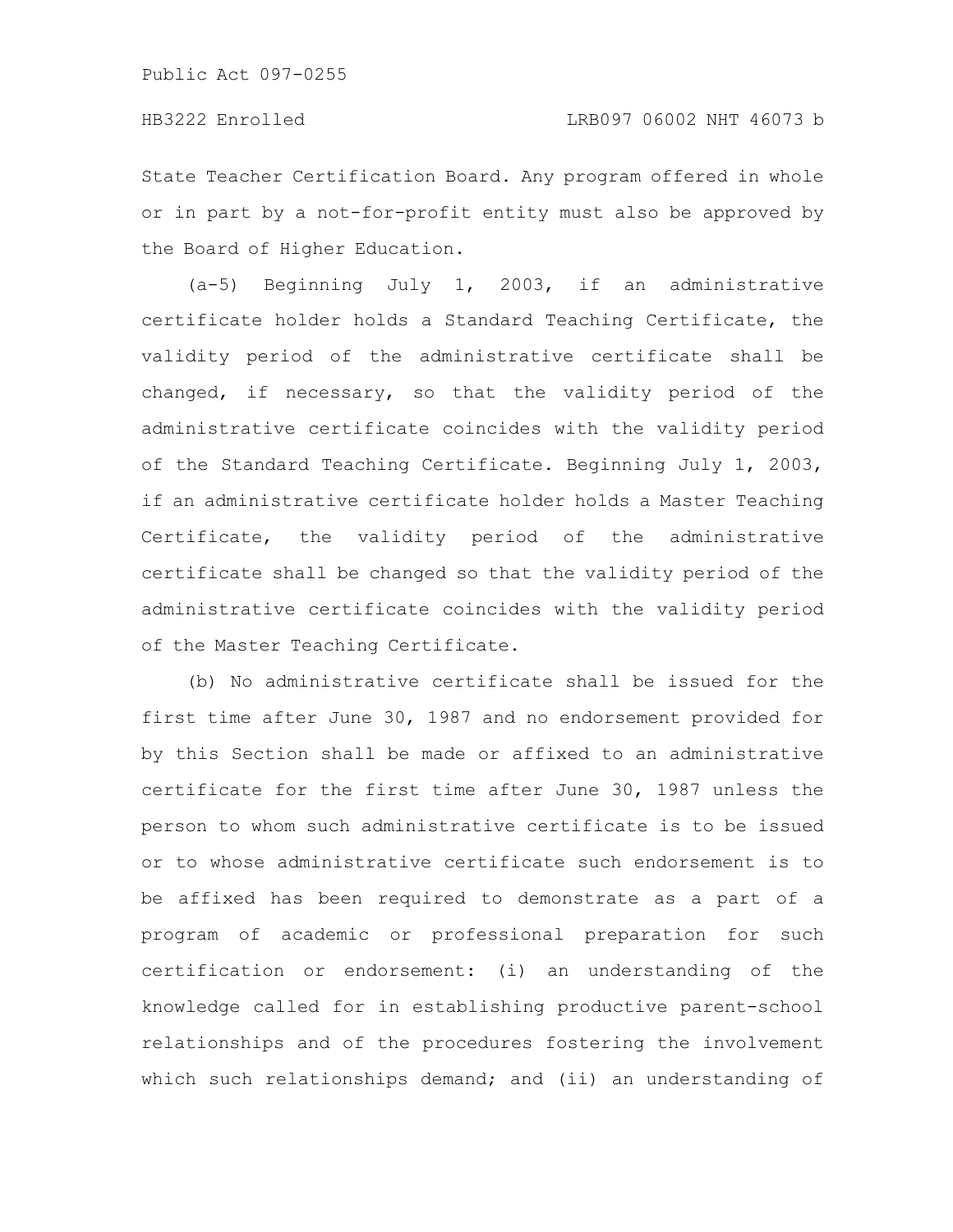the knowledge required for establishing a high quality school climate and promoting good classroom organization and management, including rules of conduct and instructional procedures appropriate to accomplishing the tasks of schooling; and (iii) a demonstration of the knowledge and skills called for in providing instructional leadership. The standards for demonstrating an understanding of such knowledge shall be set forth by the State Board of Education in consultation with the State Teacher Certification Board, and shall be administered by the recognized institutions of higher learning as part of the programs of academic and professional preparation required for certification and endorsement under this Section. As used in this subsection: "establishing productive parent-school relationships" means the ability to maintain effective communication between parents and school personnel, to encourage parental involvement in schooling, and to motivate school personnel to engage parents in encouraging student achievement, including the development of programs and policies which serve to accomplish this purpose; and "establishing a high quality school climate" means the ability to promote academic achievement, to maintain discipline, to recognize substance abuse problems among students and utilize appropriate law enforcement and other community resources to address these problems, to support teachers and students in their education endeavors, to establish learning objectives and to provide instructional leadership, including the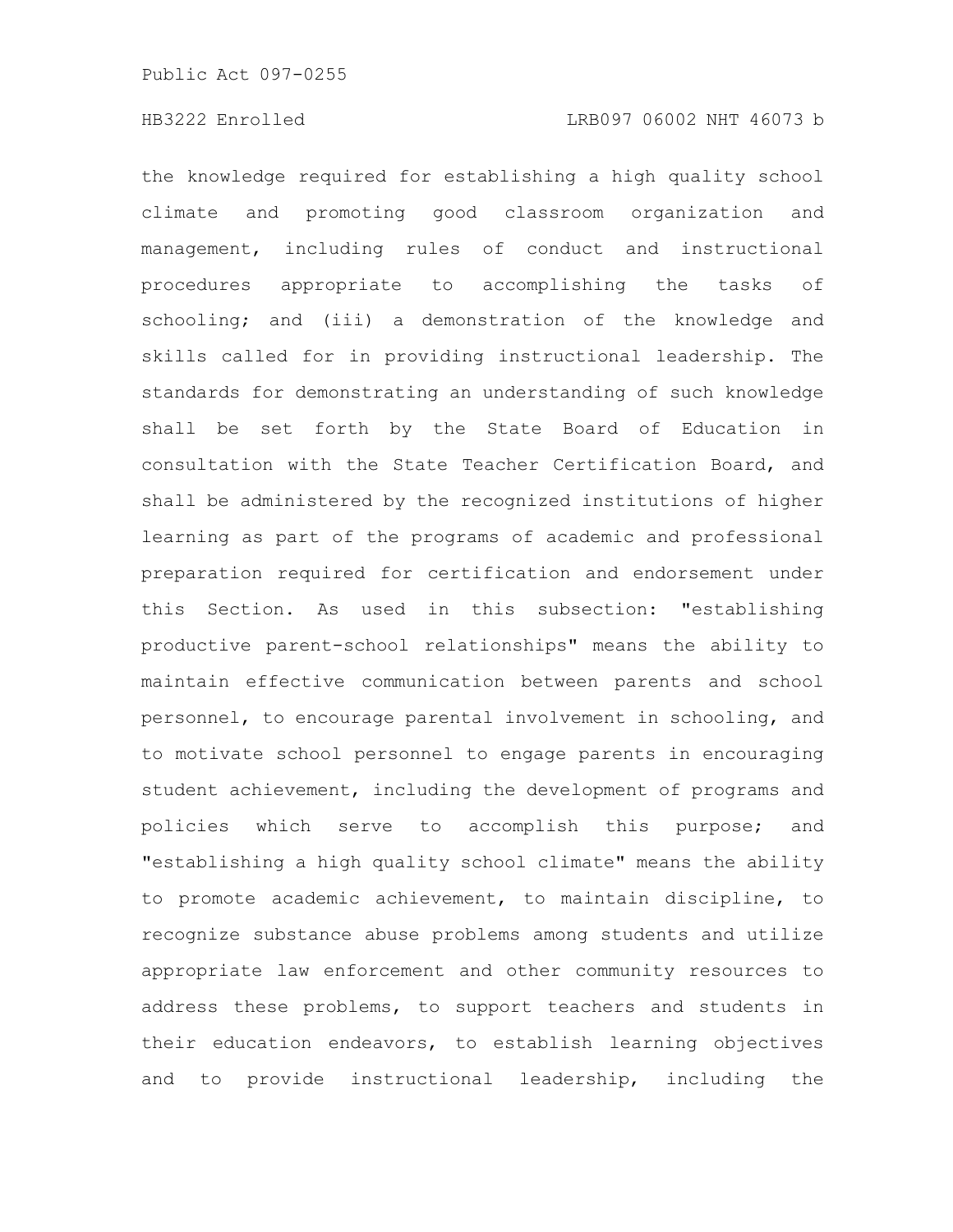Public Act 097-0255

### HB3222 Enrolled LRB097 06002 NHT 46073 b

development of policies and programs which serve to accomplish this purpose; and "providing instructional leadership" means the ability to effectively evaluate school personnel, to possess general communication and interpersonal skills, and to establish and maintain appropriate classroom learning environments. The provisions of this subsection shall not apply to or affect the initial issuance or making on or before June 30, 1987 of any administrative certificate or endorsement provided for under this Section, nor shall such provisions apply to or affect the renewal after June 30, 1987 of any such certificate or endorsement initially issued or made on or before June 30, 1987.

(c) Administrative certificates shall be renewed every 5 years with the first renewal being 5 years following the initial receipt of an administrative certificate, unless the validity period for the administrative certificate has been changed under subsection (a-5) of this Section, in which case the certificate shall be renewed at the same time that the Standard or Master Teaching Certificate is renewed.

 $(c-5)$  (Blank).

(c-10) Except as otherwise provided in subsection (c-15) of this Section, persons holding administrative certificates must follow the certificate renewal procedure set forth in this subsection (c-10), provided that those persons holding administrative certificates on June 30, 2003 who are renewing those certificates on or after July 1, 2003 shall be issued new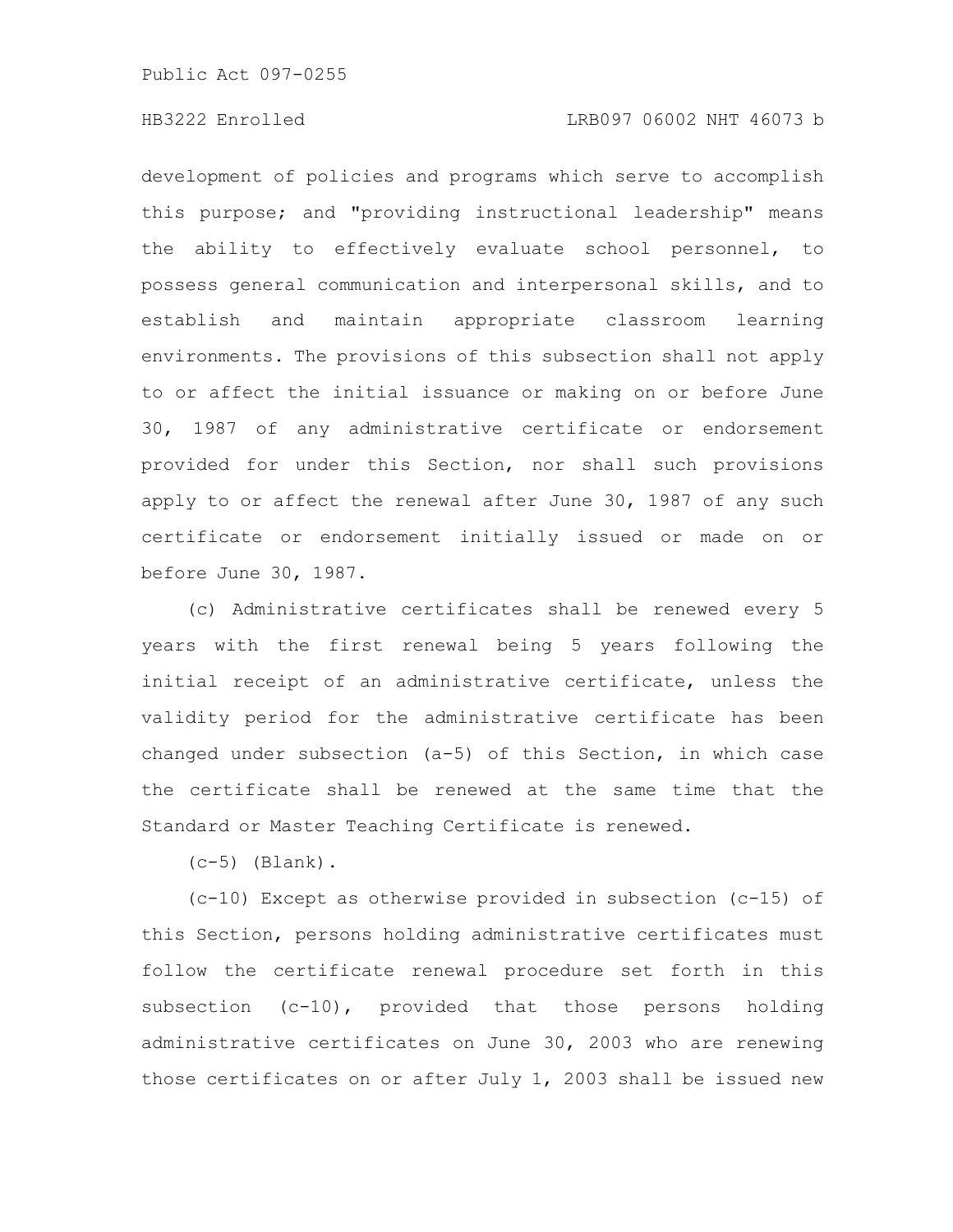administrative certificates valid for 5 years (unless changed under subsection (a-5) of this Section), which may be renewed thereafter as set forth in this subsection (c-10).

A person holding an administrative certificate and employed in a position requiring administrative certification, including a regional superintendent of schools, must satisfy the continuing professional development requirements of this Section to renew his or her administrative certificate. The continuing professional development must include without limitation the following continuing professional development purposes:

(1) To improve the administrator's knowledge of instructional practices and administrative procedures in accordance with the Illinois Professional School Leader Standards.

(2) To maintain the basic level of competence required for initial certification.

(3) To improve the administrator's mastery of skills and knowledge regarding the improvement of teaching performance in clinical settings and assessment of the levels of student performance in the schools.

The continuing professional development must include the following in order for the certificate to be renewed:

(A) Participation in continuing professional development activities, which must total a minimum of 100 hours of continuing professional development. The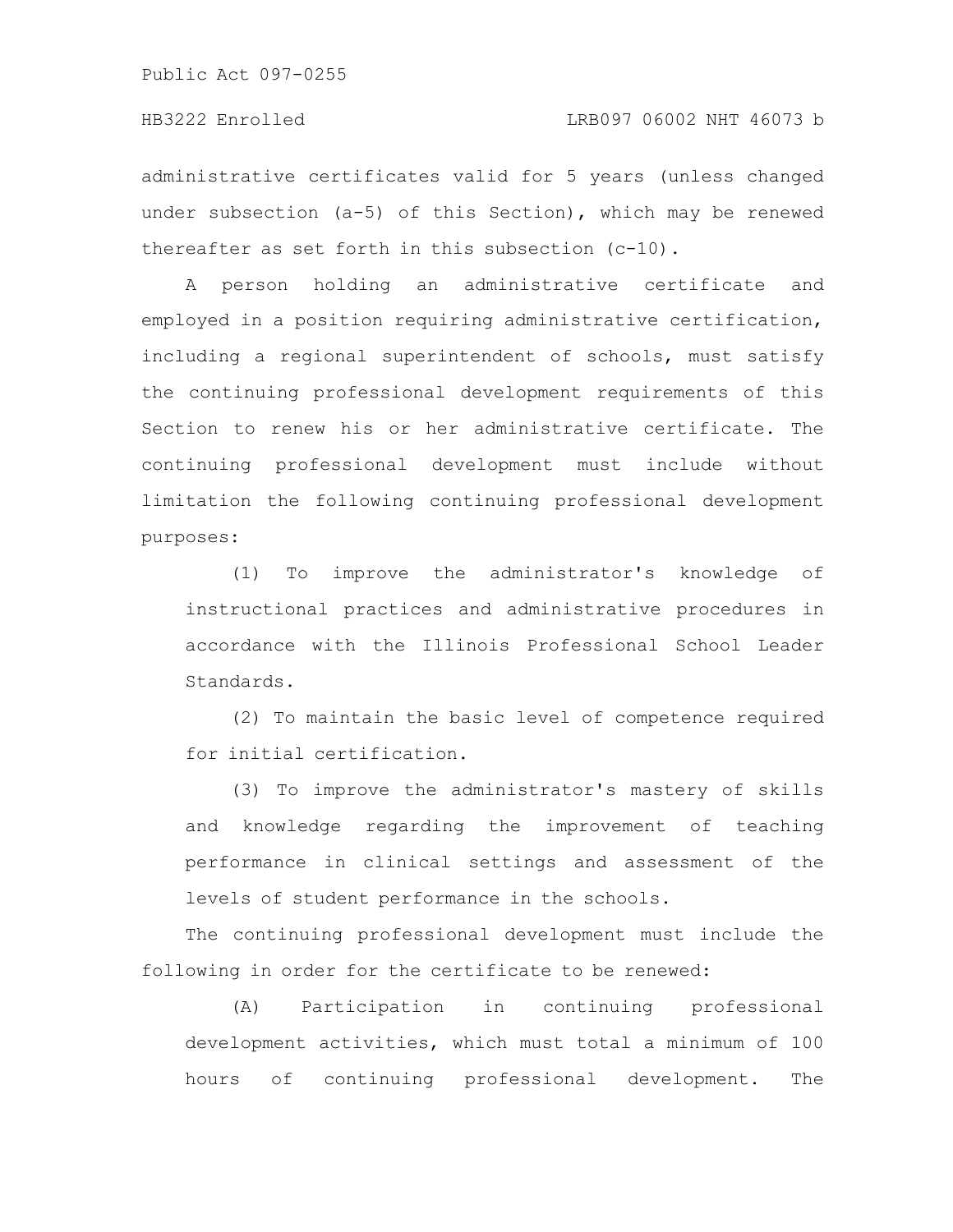participation must consist of a minimum of 5 activities per validity period of the certificate, and the certificate holder must maintain documentation of completion of each activity.

(B) Participation every year in an Illinois Administrators' Academy course, which participation must total a minimum of 30 continuing professional development hours during the period of the certificate's validity and which must include completion of applicable required coursework, including completion of a communication, dissemination, or application component, as defined by the State Board of Education.

The certificate holder must complete a verification form developed by the State Board of Education and certify that 100 hours of continuing professional development activities and 5 Administrators' Academy courses have been completed. The regional superintendent of schools shall review and validate the verification form for a certificate holder. Based on compliance with all of the requirements for renewal, the regional superintendent of schools shall forward a recommendation for renewal or non-renewal to the State Superintendent of Education and shall notify the certificate holder of the recommendation. The State Superintendent of Education shall review the recommendation to renew or non-renew and shall notify, in writing, the certificate holder of a decision denying renewal of his or her certificate. Any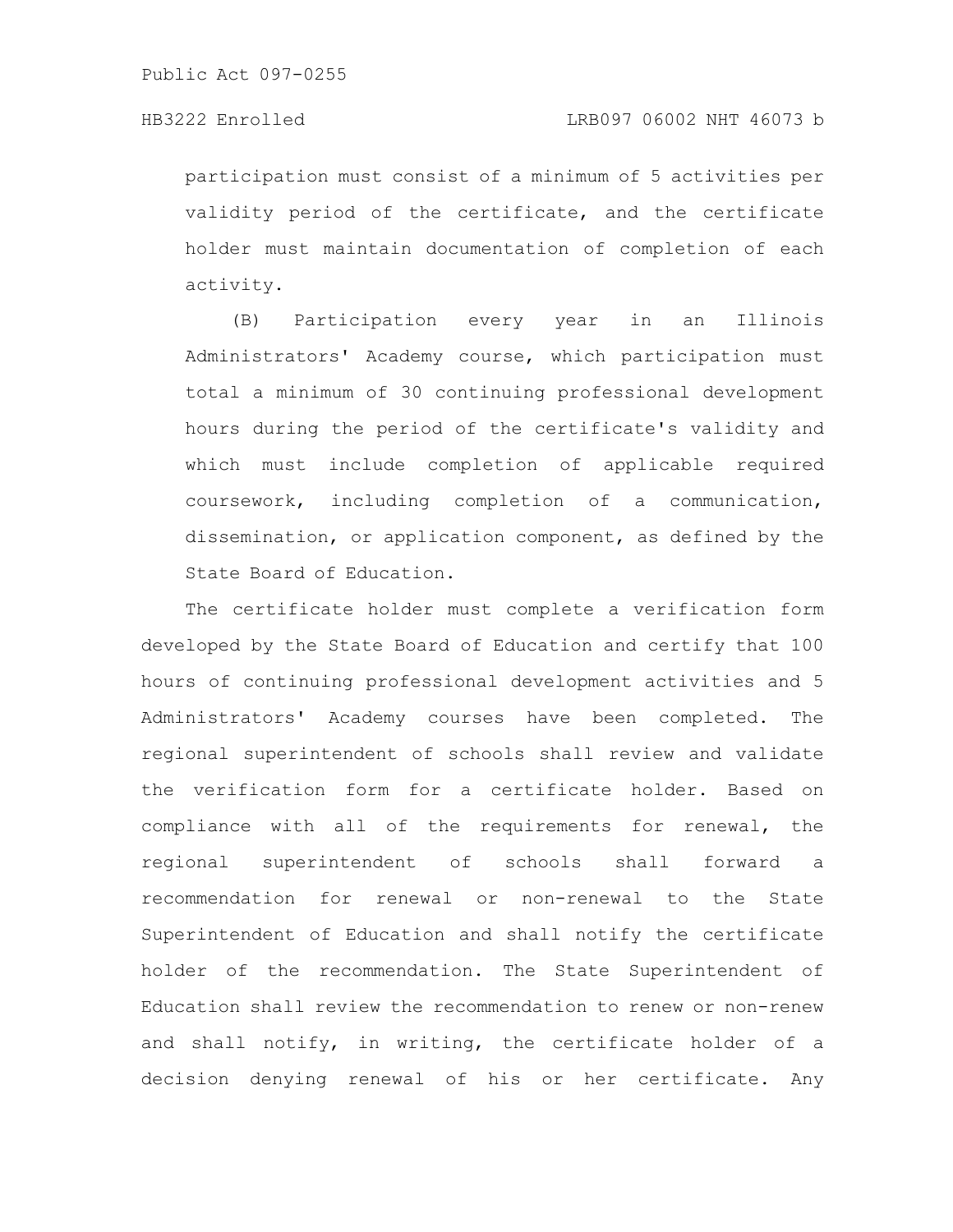decision regarding non-renewal of an administrative certificate may be appealed to the State Teacher Certification Board.

The State Board of Education, in consultation with the State Teacher Certification Board, shall adopt rules to implement this subsection (c-10).

The regional superintendent of schools shall monitor the process for renewal of administrative certificates established in this subsection (c-10).

(c-15) This subsection (c-15) applies to the first period of an administrative certificate's validity during which the holder becomes subject to the requirements of subsection (c-10) of this Section if the certificate has less than 5 years' validity or has less than 5 years' validity remaining when the certificate holder becomes subject to the requirements of subsection (c-10) of this Section. With respect to this period, the 100 hours of continuing professional development and 5 activities per validity period specified in clause (A) of subsection (c-10) of this Section shall instead be deemed to mean 20 hours of continuing professional development and one activity per year of the certificate's validity or remaining validity and the 30 continuing professional development hours specified in clause (B) of subsection (c-10) of this Section shall instead be deemed to mean completion of at least one course per year of the certificate's validity or remaining validity. Certificate holders who evaluate certified staff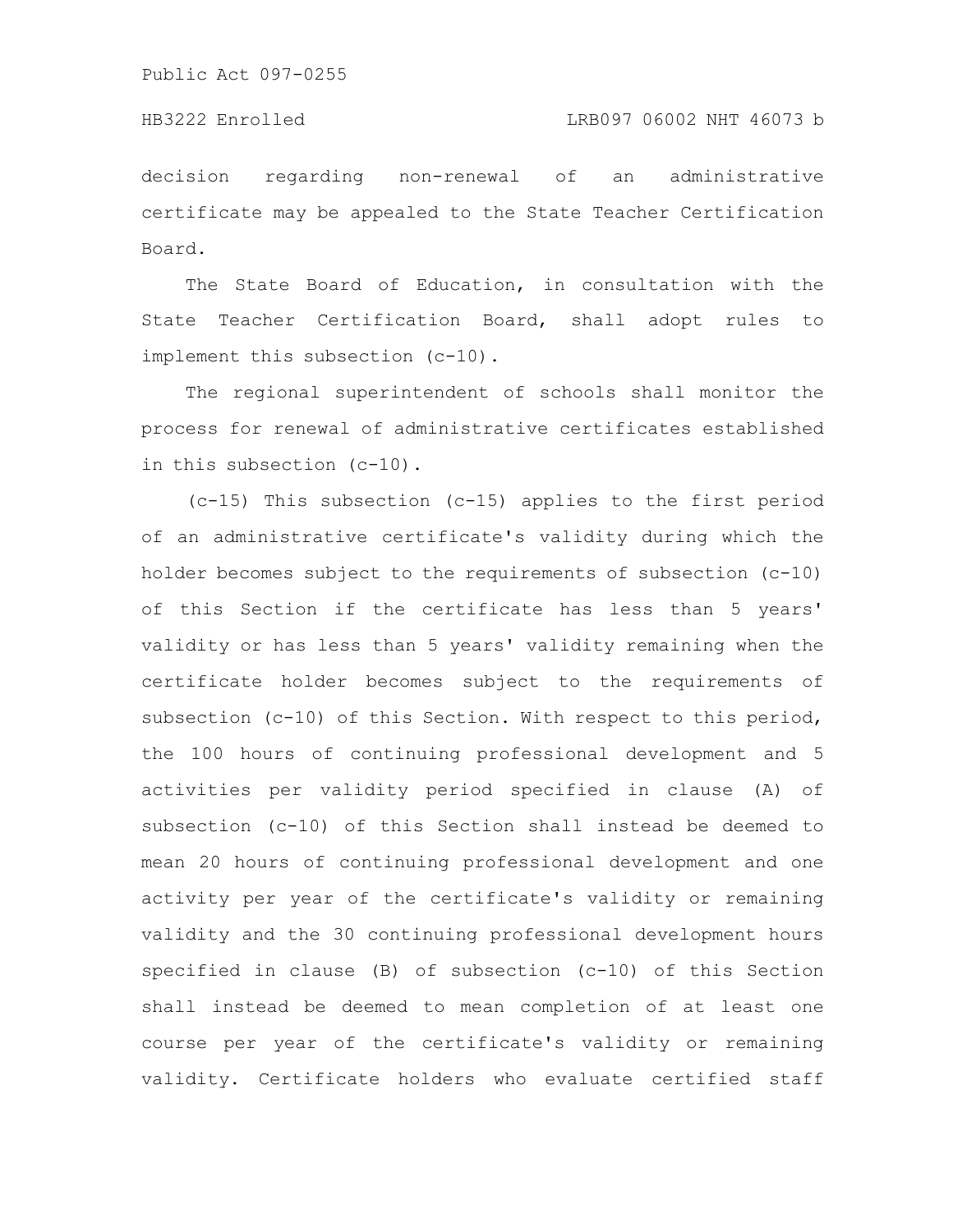must complete a 2-day teacher evaluation course, in addition to the 30 continuing professional development hours.

(c-20) The State Board of Education, in consultation with the State Teacher Certification Board, shall develop procedures for implementing this Section and shall administer the renewal of administrative certificates. Failure to submit satisfactory evidence of continuing professional education which contributes to promoting the goals of this Section shall result in a loss of administrative certification.

(d) Any limited or life supervisory certificate issued prior to July 1, 1968 shall continue to be valid for all administrative and supervisory positions in the public schools for which it is valid as of that date as long as its holder meets the requirements for registration or renewal as set forth in the statutes or until revoked according to law.

(e) The administrative or supervisory positions for which the certificate shall be valid shall be determined by one or more of the following endorsements: general supervisory, general administrative, principal, chief school business official, and superintendent.

Subject to the provisions of Section 21-1a, endorsements shall be made under conditions set forth in this Section. The State Board of Education shall, in consultation with the State Teacher Certification Board, adopt rules pursuant to the Illinois Administrative Procedure Act, establishing requirements for obtaining administrative certificates where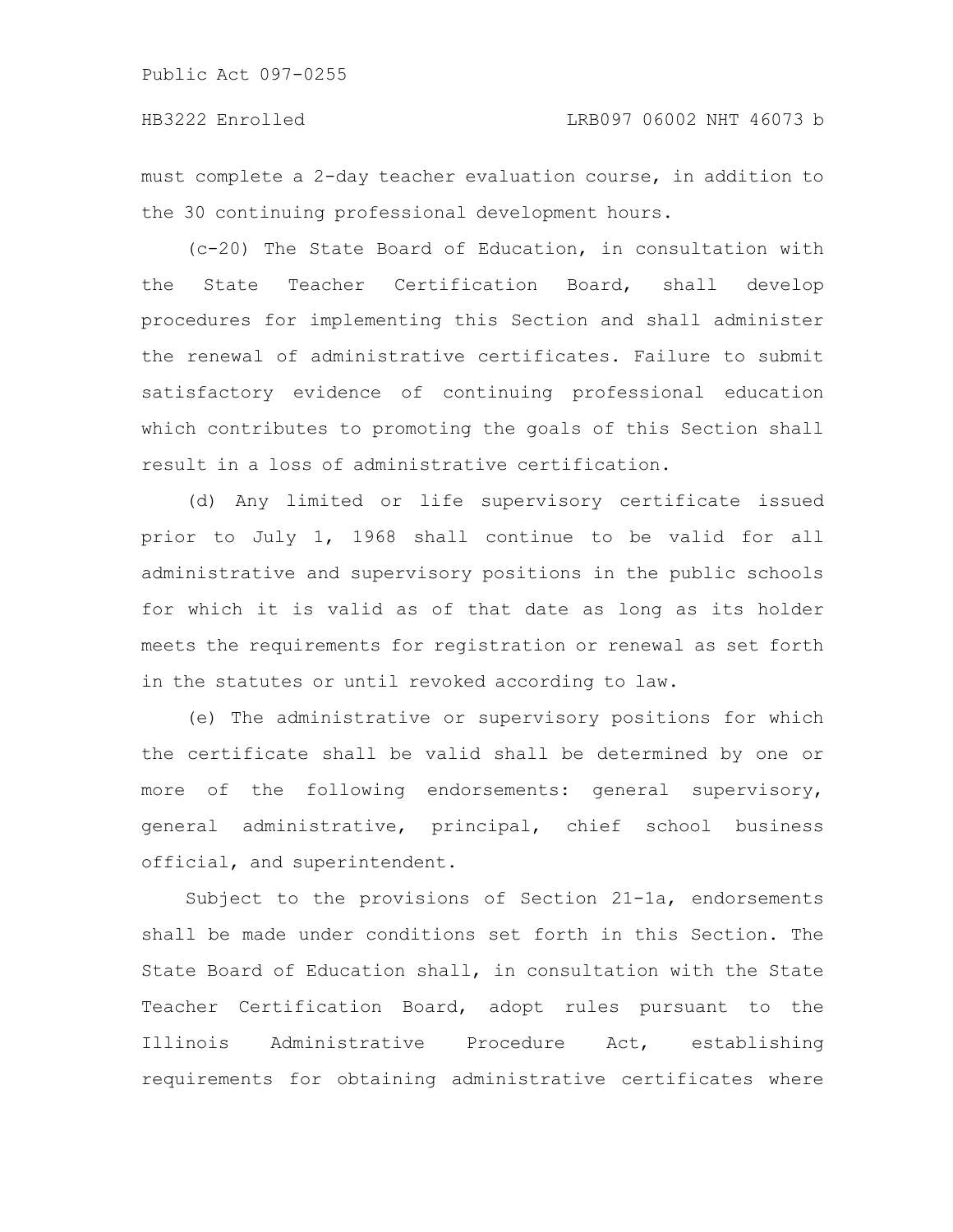the minimum administrative or supervisory requirements surpass those set forth in this Section.

The State Teacher Certification Board shall file with the State Board of Education a written recommendation when considering additional administrative or supervisory requirements. All additional requirements shall be based upon the requisite knowledge necessary to perform those tasks required by the certificate. The State Board of Education shall in consultation with the State Teacher Certification Board, establish standards within its rules which shall include the academic and professional requirements necessary for certification. These standards shall at a minimum contain, but not be limited to, those used by the State Board of Education in determining whether additional knowledge will be required. Additionally, the State Board of Education shall in consultation with the State Teacher Certification Board, establish provisions within its rules whereby any member of the educational community or the public may file a formal written recommendation or inquiry regarding requirements.

(1) Until July 1, 2003, the general supervisory endorsement shall be affixed to the administrative certificate of any holder who has at least 16 semester hours of graduate credit in professional education including 8 semester hours of graduate credit in curriculum and research and who has at least 2 years of full-time teaching experience or school service personnel experience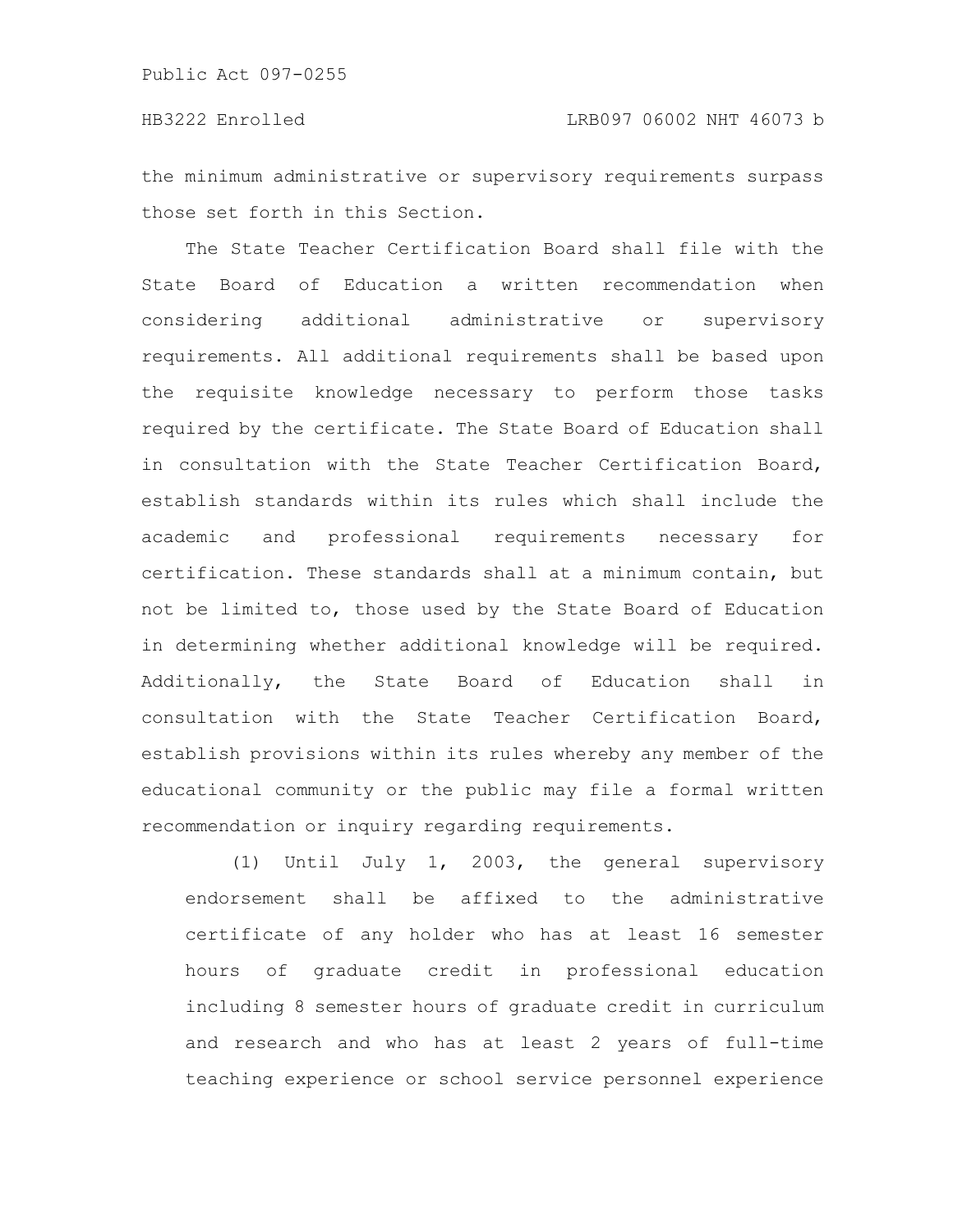in public schools, schools under the supervision of the Department of Corrections, schools under the administration of the Department of Rehabilitation Services, or nonpublic schools meeting the standards established by the State Superintendent of Education or comparable out-of-state recognition standards approved by the State Superintendent of Education.

Such endorsement shall be required for supervisors, curriculum directors and for such similar and related positions as determined by the State Superintendent of Education in consultation with the State Teacher Certification Board.

(2) Until June 30, 2014, the general administrative endorsement shall be affixed to the administrative certificate of any holder who has at least 20 semester hours of graduate credit in educational administration and supervision and who has at least 2 years of full-time teaching experience or school service personnel experience in public schools, schools under the supervision of the Department of Corrections, schools under the administration of the Department of Rehabilitation Services, or nonpublic schools meeting the standards established by the State Superintendent of Education or comparable out-of-state recognition standards approved by the State Superintendent of Education.

Such endorsement or a principal endorsement shall be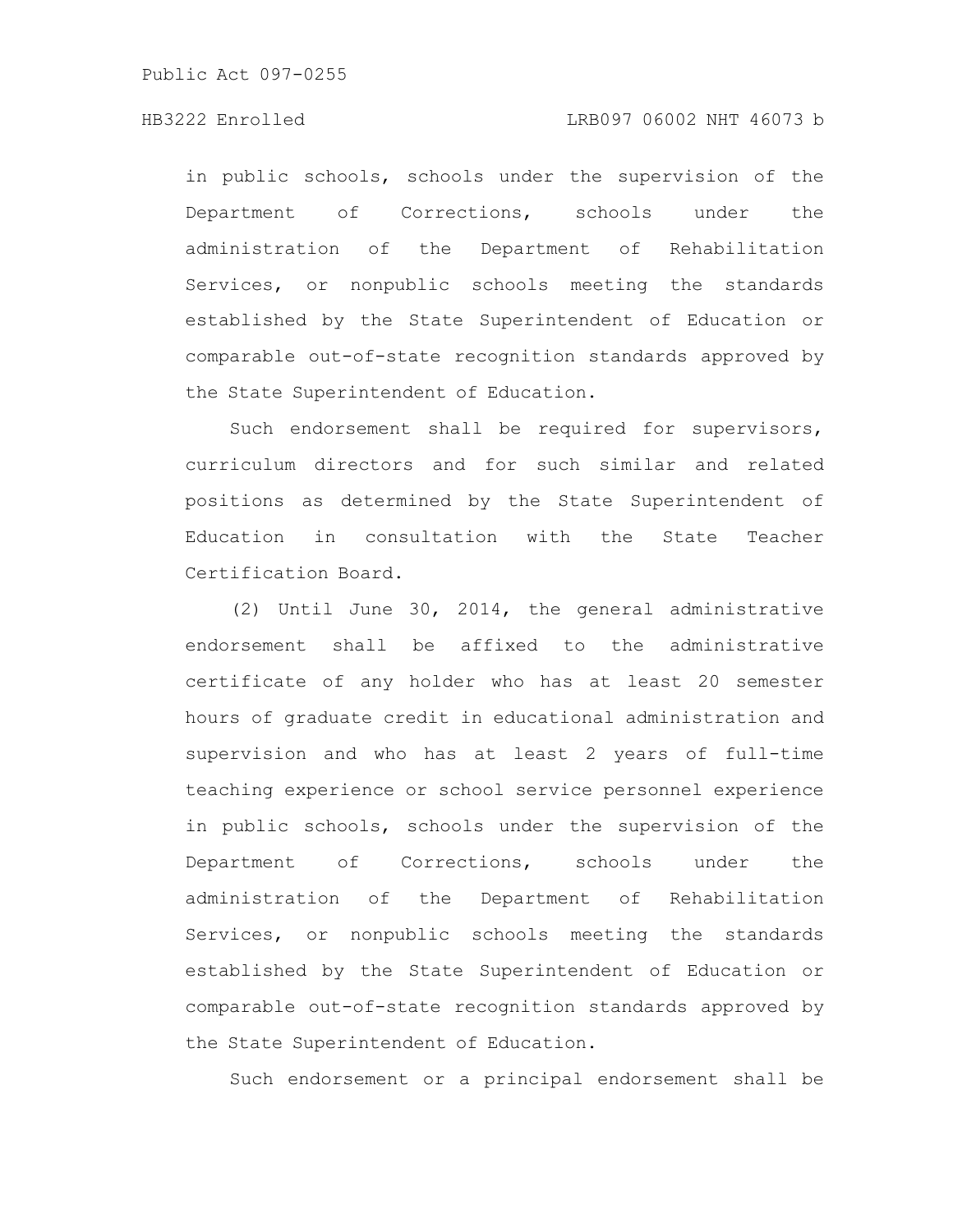Public Act 097-0255

required for principal, assistant principal, assistant or associate superintendent, and junior college dean and for related or similar positions as determined by the State Superintendent of Education in consultation with the State Teacher Certification Board.

(2.5) The principal endorsement shall be affixed to the administrative certificate of any holder who qualifies by:

(A) successfully completing a principal preparation program approved in accordance with Section 21-7.6 of this Code and any applicable rules;

(B) having 4 years of teaching experience; however, the State Board of Education shall allow, by rules, for fewer than 4 years of experience based on meeting standards set forth in such rules, including without limitation a review of performance evaluations or other evidence of demonstrated qualifications; and

(C) having a master's degree.

(3) The chief school business official endorsement shall be affixed to the administrative certificate of any holder who qualifies by having a Master's degree, 2 years of administrative experience in school business management or 2 years of university-approved practical experience, and a minimum of 20 semester hours of graduate credit in a program established by the State Superintendent of Education in consultation with the State Teacher Certification Board for the preparation of school business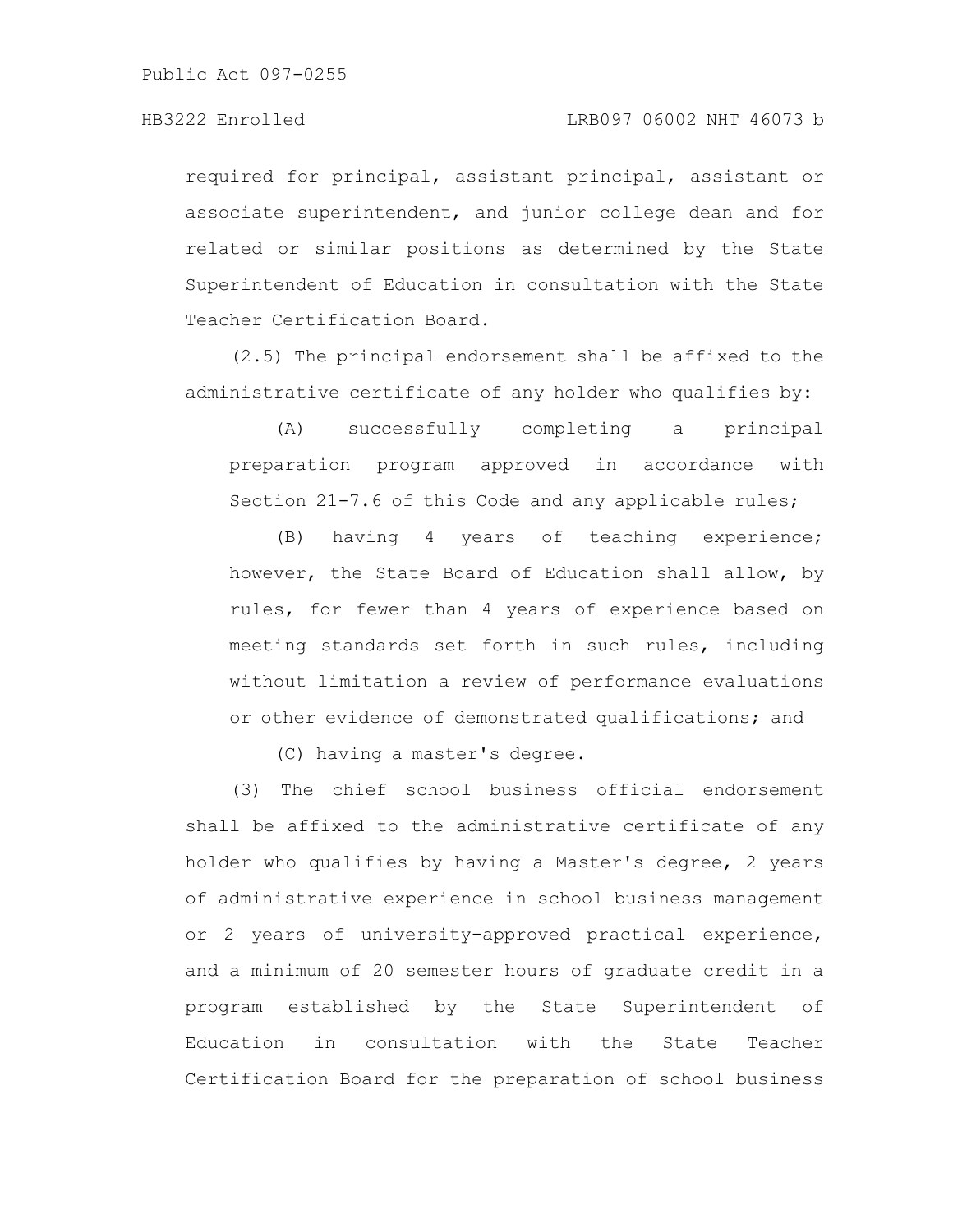administrators. Such endorsement shall also be affixed to the administrative certificate of any holder who qualifies by having a Master's Degree in Public Administration, Business Administration, Finance, or Accounting and 6 semester hours of internship in school business management from a regionally accredited institution of higher education.

After June 30, 1977, such endorsement shall be required for any individual first employed as a chief school business official.

(4) The superintendent endorsement shall be affixed to the administrative certificate of any holder who has completed 30 semester hours of graduate credit beyond the master's degree in a program for the preparation of superintendents of schools including 16 semester hours of graduate credit in professional education and who has at least 2 years experience as an administrator or supervisor in the public schools or the State Board of Education or education service regions or in nonpublic schools meeting the standards established by the State Superintendent of Education or comparable out-of-state recognition standards approved by the State Superintendent of Education and holds general supervisory or general administrative endorsement, or who has had 2 years of experience as a supervisor, chief school business official, or administrator while holding an all-grade supervisory certificate or a certificate